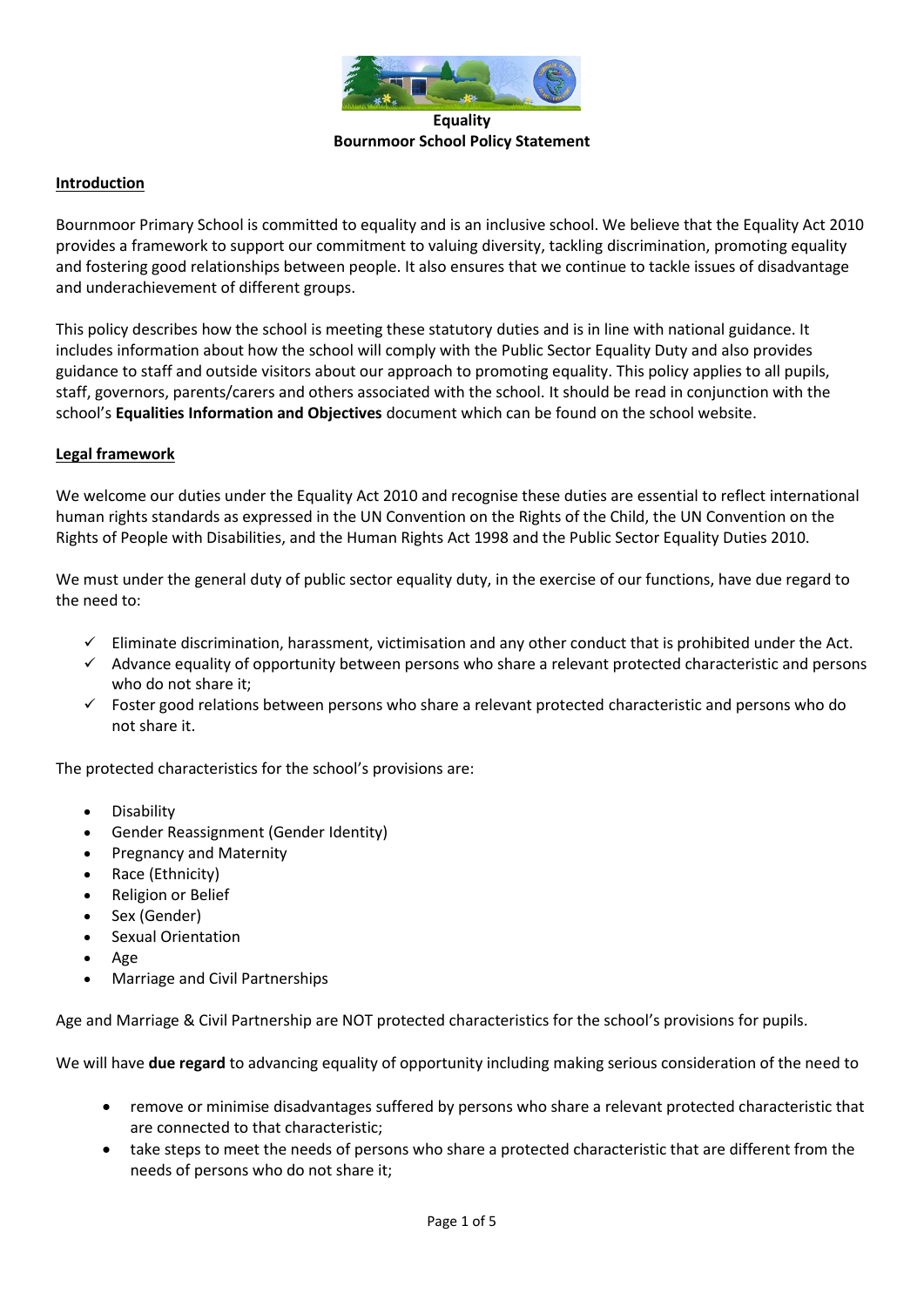• encourage persons who share a relevant protected characteristic to participate in public life or in any activity in which participation by such persons is disproportionately low.

We will take in to account the six Brown principles of 'due regard'

- **awareness –** all staff know and understand what the law requires
- **timeliness**  implications considered before they are implemented
- **rigour** open-minded and rigorous analysis, including parent/pupil voice
- **non-delegation –** the PSED cannot be delegated
- **continuous –** ongoing all academic year
- **record-keeping –** keep notes and records of decisions & meetings

We welcome the opportunity to be transparent and accountable. To this end we fulfil the specific duties of the Act by:

- publishing and updating our Equality Information at least annually
- $\checkmark$  publishing and updating our Equality Objectives at least every 4 years (reviewing progress annually)

We aim to make the information accessible, easy to read and easy to find on our school website.

# **Guiding principles**

In fulfilling the legal obligations cited above, we are guided by nine principles:

### **Principle 1: All learners are of equal value.**

We see all learners and potential learners, and their parents and carers, as of equal value.

### **Principle 2: We recognise and respect difference.**

Treating people equally (Principle 1 above) does not necessarily involve treating everyone the same. Our policies, procedures and activities must not discriminate but must nevertheless take account of differences of life-experience, outlook and background, and in the kinds of barrier and disadvantage which people may face.

\*There are some areas where a school with a religious character can make exceptions on some certain prescribed grounds. These are discussed at the end of the document.

**Principle 3: We foster positive attitudes and relationships, and a shared sense of cohesion and belonging.**

We intend that our policies, procedures and activities should promote:

- positive attitudes towards people with disabilities, good relations between those with disabilities and those without, and an absence of harassment towards people with disabilities
- positive interaction, good relations and dialogue between groups and communities different from each other in terms of ethnicity, culture, religious affiliation, national origin or national status, and an absence of prejudice-related bullying and incidents
- mutual respect between genders, and an absence of sexual, homophobic and transphobic harassment
- positive attitudes and understanding of those who are pregnant or during maternity.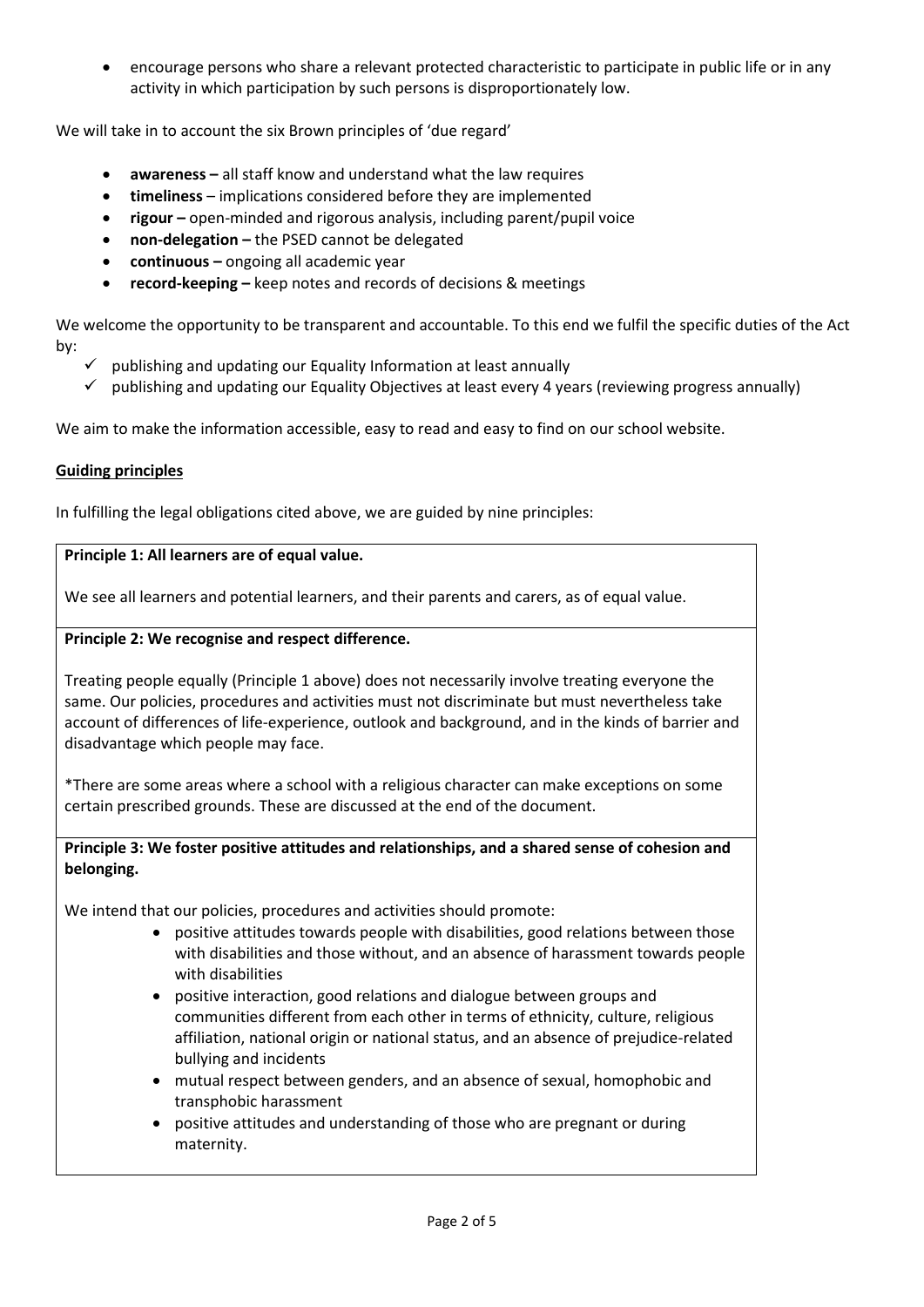### **Principle 4: We observe good equalities practice in staff recruitment, retention and development**

We ensure that policies and procedures should benefit all employees and potential employees. for example in recruitment and promotion, and in continuing professional development.

\*There are some areas where a school with a religious character can make exceptions on some certain prescribed grounds. These are discussed at the end of the document.

### **Principle 5: We aim to reduce and remove inequalities and barriers that already exist**

In addition to avoiding or minimising possible negative impacts of our policies, we take opportunities to maximise positive impacts by reducing and removing inequalities and barriers that may already exist.

### **Principle 6: We consult and involve widely**

People affected by a policy or activity should be consulted and involved in the design of new policies, and in the review of existing ones. We consult and involve all sectors of the school community.

# **Principle 7: Society as a whole should benefit**

We intend that our policies and activities should benefit society as a whole, both locally and nationally, by fostering greater social cohesion, and greater participation in public life.

# **Principle 8: Objectives**

Every four years we formulate and publish specific and measurable objectives, based on the evidence we have collected. The objectives which we identify take in to account national and local priorities and issues, as appropriate. We keep our equality objectives under review and report annually on progress towards achieving them.

# **The curriculum**

The contents of the school curriculum are exempt under the Equality Act 2010 to allow schools to explore a full range of issues, ideas and materials. However, the way in which we deliver the curriculum to our pupils remains subject to the Equality Act 2010.

We keep each curriculum area under review in order to ensure that teaching and learning reflect the guiding principles.

We aim to promote equality and provide opportunities to learn about equality issues across the school curriculum and all age groups. We will ensure all pupils develop an understanding of each of the protected characteristics at an age-appropriate level.

# **Ethos and organisation**

We ensure the guiding principles apply to the full range of our policies and practices, including those that are concerned with:

- pupils' progress, attainment and achievement
- pupils' personal development, welfare and well-being
- teaching styles and strategies
- admissions and attendance \*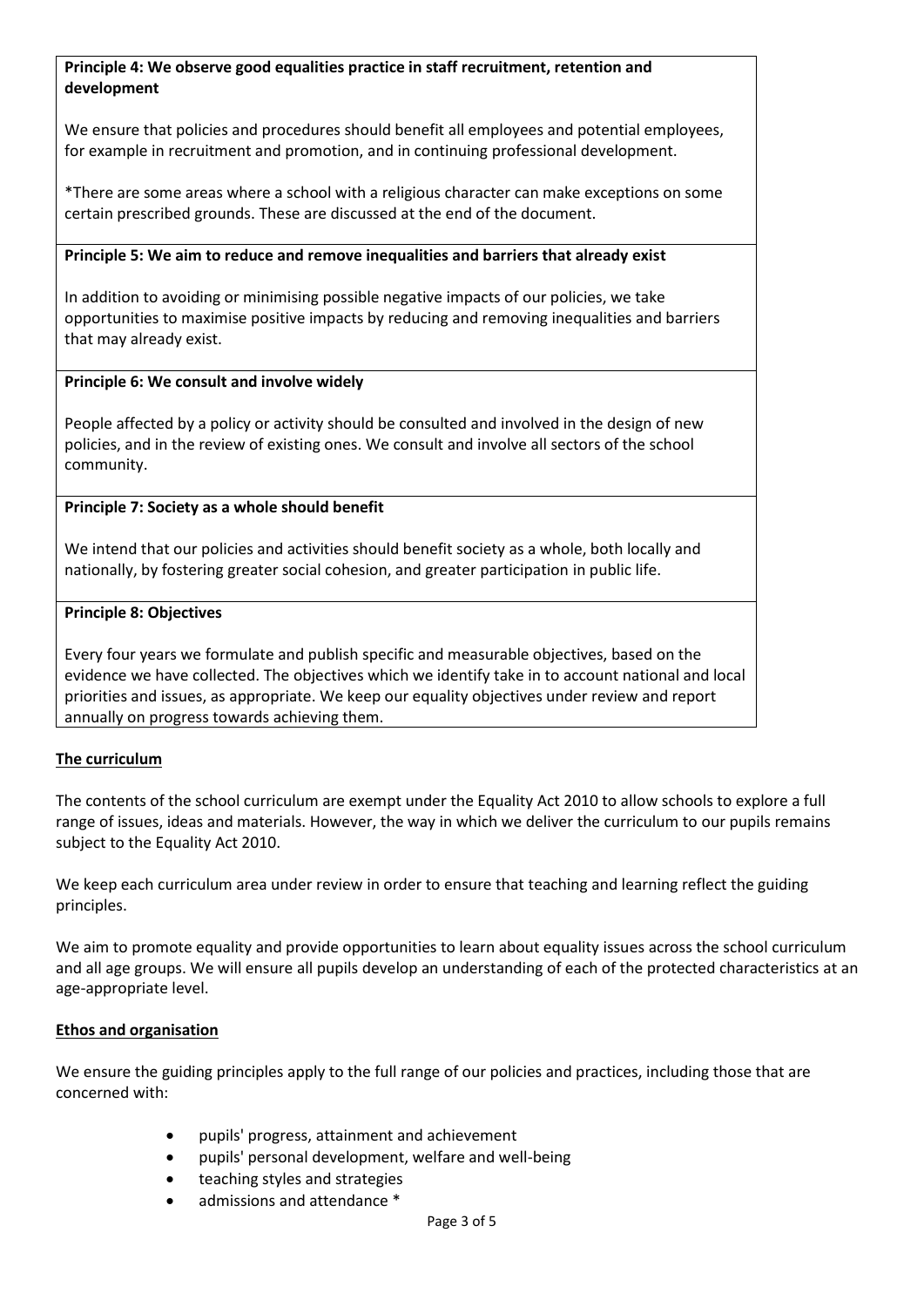- staff recruitment, retention and professional development \*
- care, guidance and support
- behaviour, discipline and exclusions
- working in partnership with parents, carers and guardians
- working with the wider community.

*\*There are exceptions for schools with a religious character.*

#### **Religious observance**

We respect the religious beliefs and practice of all staff, pupils and parents, and aim to comply with reasonable requests relating to religious observance and practice.

### **Addressing alleged prejudice and prejudice-related bullying**

The school is opposed to all forms of prejudice. There is guidance in the staff handbook on how alleged prejudicerelated incidents should be identified, assessed, recorded and dealt with. Staff will receive training on how procedures should be implemented.

We take seriously the importance of recording the numbers, types and seriousness of alleged prejudice-related incidents at our school and how they are dealt with. We also investigate potential patterns and trends of incidents. Our incident figures are reported to the school governing body annually.

### **Roles and responsibilities**

The governing body is responsible for ensuring that the school complies with legislation, and that this policy and its related procedures and action plans are implemented. An identified member of the governing body has a supporting role regarding the implementation of this policy as part of our commitment to inclusion.

The headteacher is responsible for implementing the policy; for ensuring that all staff are aware of their responsibilities and are given appropriate training and support; and for taking appropriate action.

All staff are expected to:

- promote an inclusive and collaborative ethos in their classroom
- respond to alleged prejudice-related incidents that may occur
- incorporate the principles of this policy into the curriculum
- keep up-to-date with equalities legislation relevant to their work.

All pupils are expected to:

- respect others in both their language and actions;
- follow all of the relevant school policies and codes of conduct in line with the principles of equality and inclusion.

#### **Communication**

We ensure that the content of this policy is known to all staff and governors and, as appropriate, to all pupils and their parents and carers. Any new staff are made familiar with the policy and Equality Objectives for the school.

# **Staff development and training**

We ensure that all staff receive appropriate training and opportunities for professional development around equalities and also dealing with alleged prejudice-related incidents.